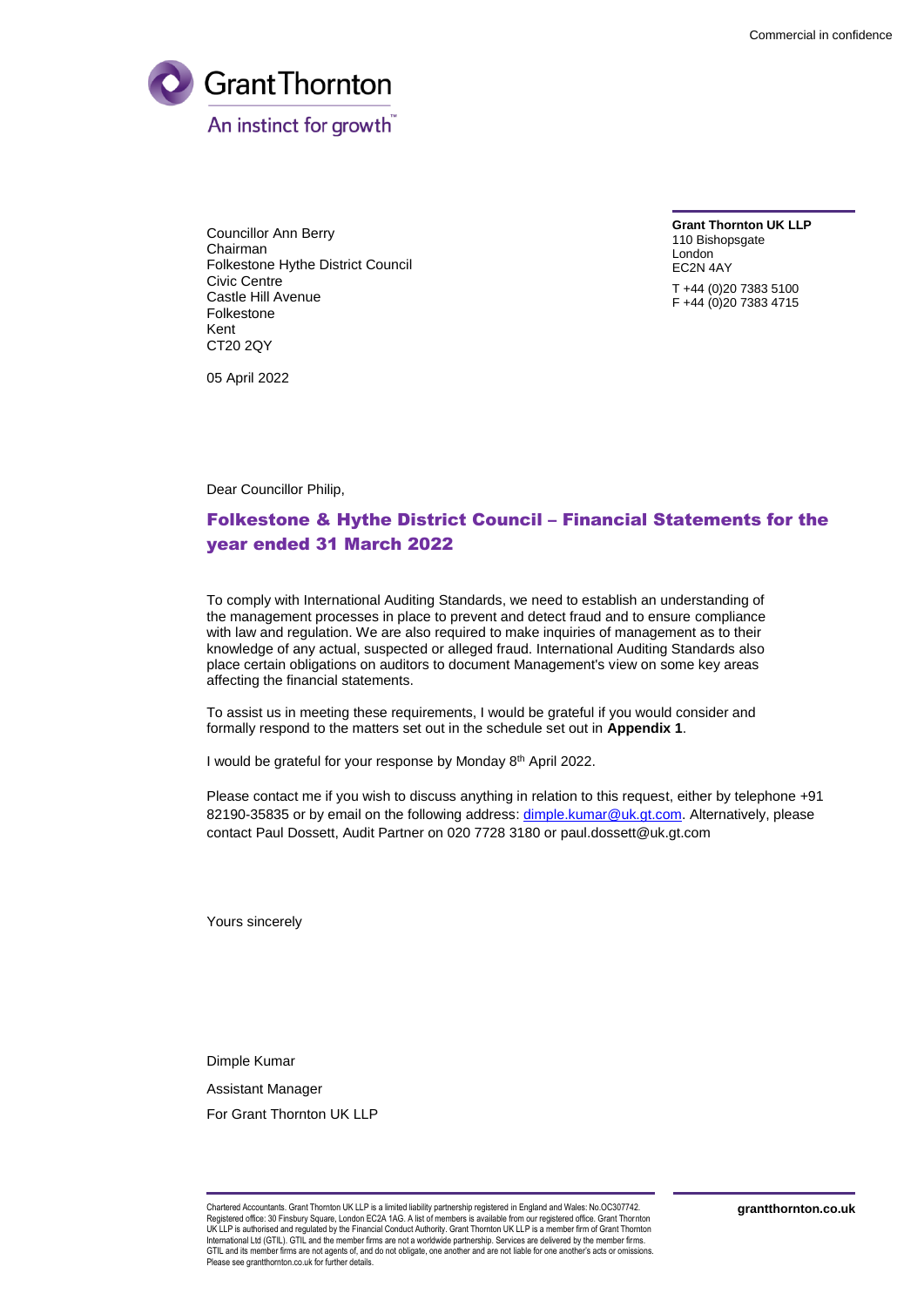| <b>Auditor question</b>                                                                                                                                                                                                      | <b>Response</b>                                                                                                                                                                                                                                                                                                                                                                                                                                                                                                                                                                                                                                                                                                                                 |
|------------------------------------------------------------------------------------------------------------------------------------------------------------------------------------------------------------------------------|-------------------------------------------------------------------------------------------------------------------------------------------------------------------------------------------------------------------------------------------------------------------------------------------------------------------------------------------------------------------------------------------------------------------------------------------------------------------------------------------------------------------------------------------------------------------------------------------------------------------------------------------------------------------------------------------------------------------------------------------------|
| <b>Fraud risk assessment</b>                                                                                                                                                                                                 |                                                                                                                                                                                                                                                                                                                                                                                                                                                                                                                                                                                                                                                                                                                                                 |
| Has the Authority assessed the risk of<br>material misstatement in the financial<br>statements due to fraud?                                                                                                                 | The Council feel that the risk of material misstatement in the<br>financial statements due to fraud is minimal. The Council has a<br>robust system of internal controls in place that are regularly<br>independently reviewed by the East Kent Audit Partnership<br>(EKAP). The audit plan is drafted with relevant risks in mind.<br>These reviews are reported to the Audit & Governance<br>Committee on a quarterly basis providing assurance.                                                                                                                                                                                                                                                                                               |
| What are the results of this process?                                                                                                                                                                                        | There have been no known incidents during the financial year<br>where material financial fraud is known to have occurred.                                                                                                                                                                                                                                                                                                                                                                                                                                                                                                                                                                                                                       |
| What processes does the Authority have<br>in place to identify and respond to risks of<br>fraud?                                                                                                                             | The Council has a dedicated qualified Fraud investigation<br>resource which is primarily utilised for Housing Benefit &<br>Council Tax Reduction fraud but can also be deployed to<br>investigate other suspected instances of fraud where required.<br>More broadly, the Council also has policies in place for Anti-<br>Corruption, Code of Conduct and Whistle Blowing, these<br>documents are available on the website, and mandatory<br>training is undertaken by all staff. The Councils Fraud<br>response plan specifically outlines how Members, staff and<br>members of the public can raise concerns regarding fraud or<br>corruption should they need to and provides a framework for<br>the resulting investigation where required. |
| Have any specific fraud risks, or areas<br>with a high risk of fraud, been identified<br>and what has been done to mitigate<br>these risks?                                                                                  | Housing Benefit and Council Tax Reduction are the areas<br>determined as most at risk of fraud for which the Council has a<br>dedicated qualified fraud investigation resource. Since the<br>Housing Service returned in-house we are starting to explore<br>tenancy fraud. We have also put a number of processes in<br>place to manage the potential risk of fraud within Covid<br>business grants and reliefs.                                                                                                                                                                                                                                                                                                                               |
| Are internal controls, including<br>segregation of duties, in place and<br>operating effectively?                                                                                                                            | Yes                                                                                                                                                                                                                                                                                                                                                                                                                                                                                                                                                                                                                                                                                                                                             |
| If not, where are the risk areas and what<br>mitigating actions have been taken?                                                                                                                                             | N/A                                                                                                                                                                                                                                                                                                                                                                                                                                                                                                                                                                                                                                                                                                                                             |
| Are there any areas where there is a<br>potential for override of controls or<br>inappropriate influence over the financial<br>reporting process (for example because<br>of undue pressure to achieve financial<br>targets)? | There is a potential for override in the processing of accounting<br>journals but there are authorisation processes in place to<br>mitigate this risk.                                                                                                                                                                                                                                                                                                                                                                                                                                                                                                                                                                                          |
| Are there any areas where there is a<br>potential for misreporting?                                                                                                                                                          | <b>No</b>                                                                                                                                                                                                                                                                                                                                                                                                                                                                                                                                                                                                                                                                                                                                       |
| How does the Committee exercise<br>oversight over management's processes<br>for identifying and responding to risks of<br>fraud?                                                                                             | The results of the ongoing Internal Control Audits by EKAP are<br>reported quarterly to the Audit & Governance Committee<br>(A&G). EKAP will also undertake follow up audits and report<br>the findings to A&G, bringing members attention to any high<br>risk actions which have not been completed. Additionally the                                                                                                                                                                                                                                                                                                                                                                                                                          |

## **Appendix 1: Responses from the Committee**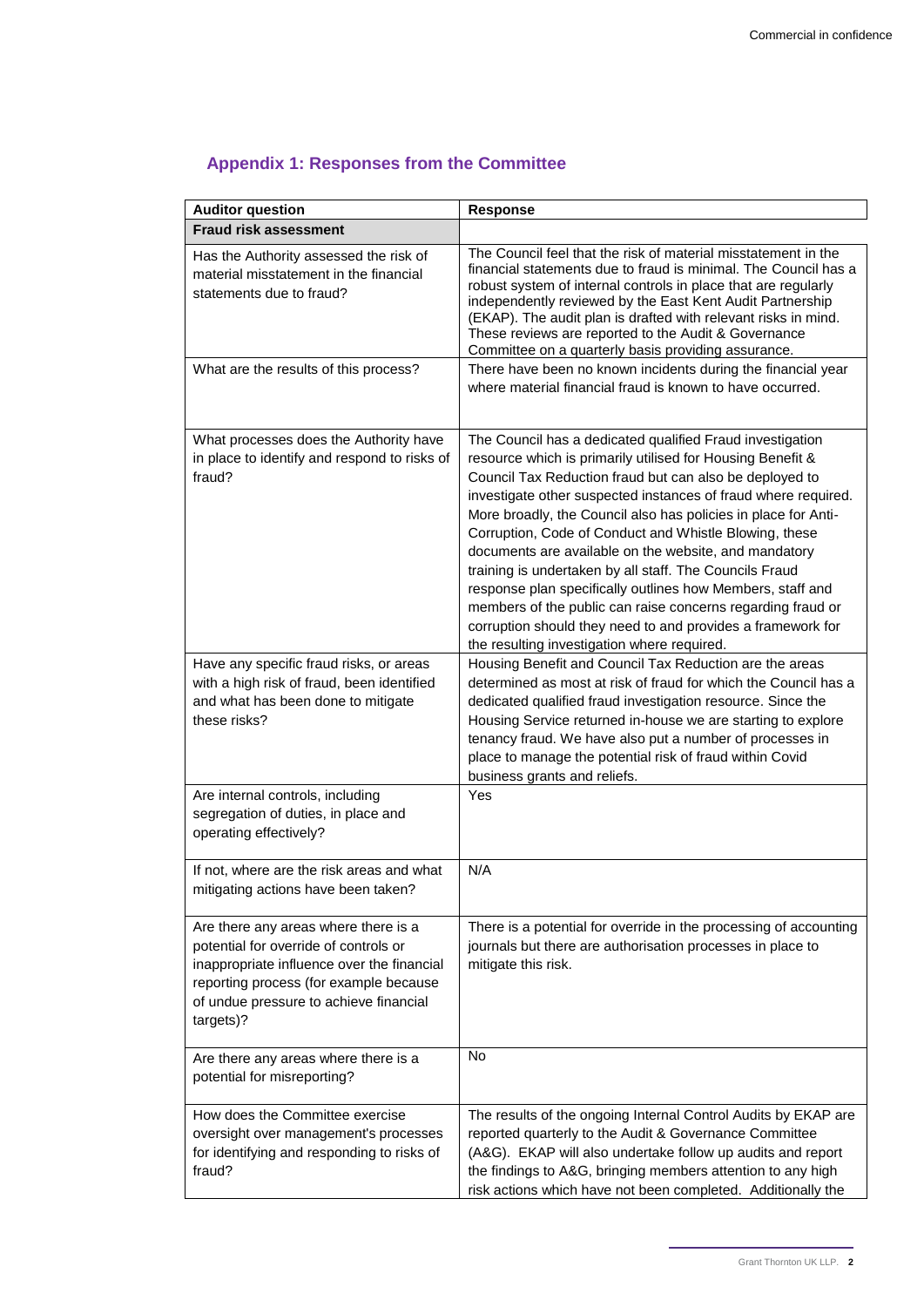|                                                                                      | Head of EKAP will bring an annual summary to the July A&G                                                                         |
|--------------------------------------------------------------------------------------|-----------------------------------------------------------------------------------------------------------------------------------|
|                                                                                      | meeting which will outline the level of assurance that can be                                                                     |
|                                                                                      | taken in respect of all the main financial systems, and confirm                                                                   |
|                                                                                      | any instances of fraud.                                                                                                           |
| What arrangements are in place to report<br>fraud issues and risks to the Committee? | In addition to the process of fraud reporting through EKAP, the<br>S151 Officer & Monitoring Officer would alert the Chair of the |
|                                                                                      | Audit & Governance Committee as well as the relevant                                                                              |
|                                                                                      | Cabinet Portfolio Holder, of any significant fraud at the earliest                                                                |
|                                                                                      | opportunity. All significant incidents of fraud identified would                                                                  |
|                                                                                      | subsequently be reported at the next Committee meeting. The                                                                       |
|                                                                                      | Head of EKAP also has the ability through the Chairman, to                                                                        |
|                                                                                      | report suspicions of fraud to the A&G committee if required.                                                                      |
| How does the Authority communicate                                                   | The Council has policies in place for Anti-Corruption, Fraud                                                                      |
| and encourage ethical behaviour of its                                               | Response Plan, Code of Conduct and Whistle Blowing, these                                                                         |
| staff and contractors?                                                               | documents are available on the website, and mandatory                                                                             |
|                                                                                      | training is undertaken by all staff. Additionally there is a                                                                      |
|                                                                                      | behaviours and competency framework which staff are                                                                               |
|                                                                                      | expected to adhere to. All tenders for contracts include a                                                                        |
|                                                                                      | questionnaire which asks bidders to confirm that they comply<br>with F&HDC's minimum ethical standards (e.g. equality and         |
|                                                                                      | diversity, whistleblowing, modern slavery, etc.). Our contract                                                                    |
|                                                                                      | terms for suppliers also require appointed suppliers to commit                                                                    |
|                                                                                      | to these standards and F&HDC's policies.                                                                                          |
| How do you encourage staff to report                                                 | Training is delivered so staff understand how to report                                                                           |
| their concerns about fraud?                                                          | concerns and are assured of confidentiality should they report                                                                    |
| Have any significant issues been                                                     | any issues.                                                                                                                       |
| reported?                                                                            |                                                                                                                                   |
|                                                                                      | No significant issues have been reported.                                                                                         |
| Are you aware of any related party                                                   | <b>No</b>                                                                                                                         |
| relationships or transactions that could                                             |                                                                                                                                   |
| give rise to risks of fraud?                                                         |                                                                                                                                   |
| Are you aware of any instances of actual,                                            | No.                                                                                                                               |
| suspected or alleged, fraud, either within                                           |                                                                                                                                   |
| the Authority as a whole or within specific                                          |                                                                                                                                   |
| departments since 1 April 2021?                                                      |                                                                                                                                   |
| <b>Laws and regulations</b>                                                          |                                                                                                                                   |
|                                                                                      | All legal officers follow high standards and are trained to                                                                       |
| What arrangements does the Authority<br>have in place to prevent and detect non-     | identify and deal any issues that may arise. All legal officers                                                                   |
| compliance with laws and regulations?                                                | regularly attend training courses to ensure that they are up to                                                                   |
|                                                                                      | date with changes in the law.                                                                                                     |
| How does management gain assurance                                                   | During the year various update reports are presented to the                                                                       |
| that all relevant laws and regulations                                               | Corporate Leadership Team which provide management with                                                                           |
| have been complied with?                                                             | confirmation that the laws and regulations have been complied                                                                     |
|                                                                                      | with. Legal provide comments for management and cabinet                                                                           |
|                                                                                      | papers.                                                                                                                           |
| How is the Committee provided with                                                   | During the year various update reports are presented to the                                                                       |
| assurance that all relevant laws and                                                 | Audit and Governance Committee and other committees as                                                                            |
| regulations have been complied with?                                                 | deemed necessary which provide the relevant committee with<br>confirmation that the laws and regulations have been complied       |
|                                                                                      | with. These reports include the quarterly and annual EKAP                                                                         |
|                                                                                      | Update reports in addition to the Annual Governance                                                                               |
|                                                                                      | Statement and update reports from Grant Thornton.                                                                                 |